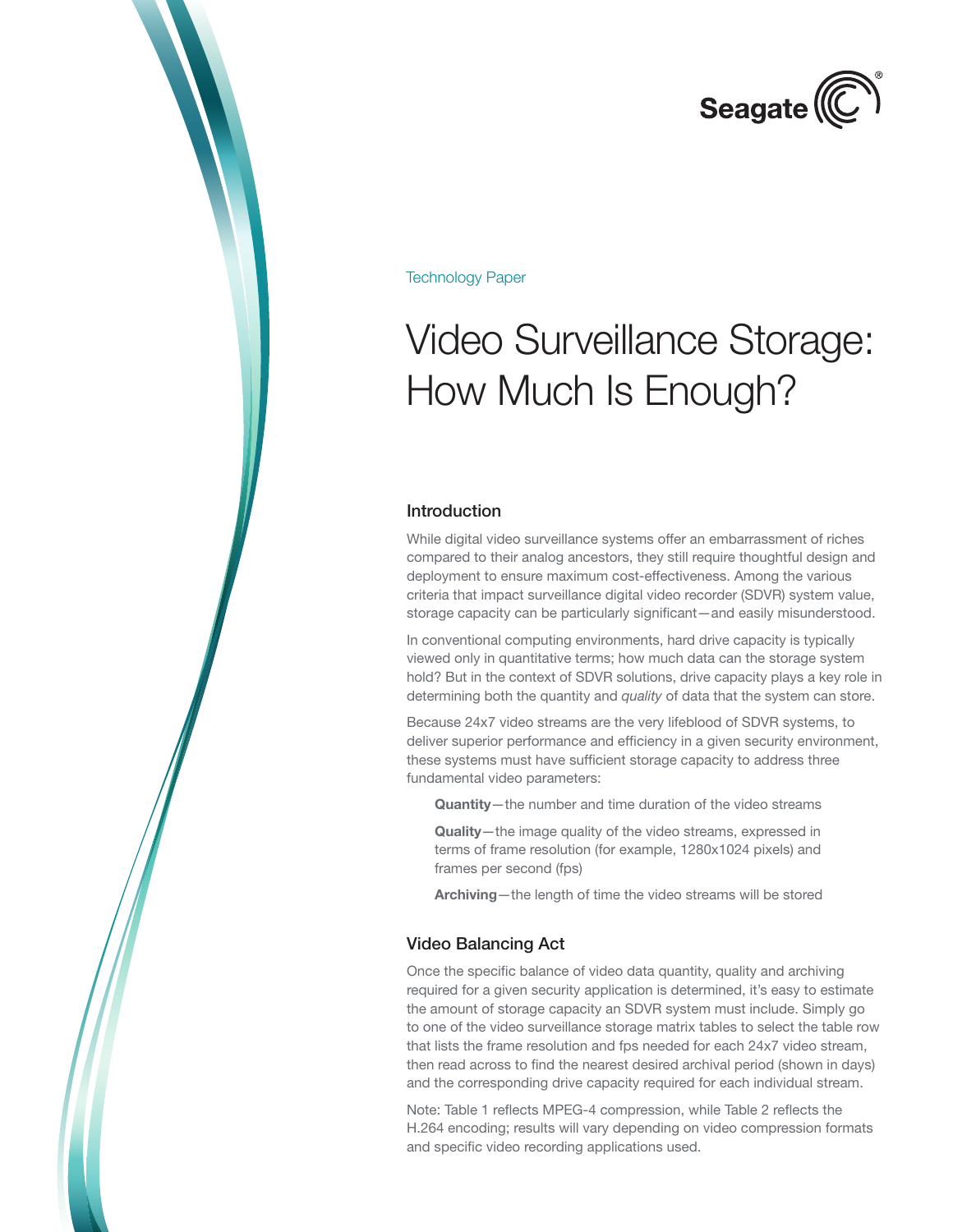## Video Surveillance Storage: How Much Is Enough?



| NTSC: Recording Variable: 10fps |                     |        | <b>Surveillance Hard Drive Capacity</b> |      |      |
|---------------------------------|---------------------|--------|-----------------------------------------|------|------|
|                                 |                     |        | <b>TTB</b>                              | 2TB  | 3TB  |
| 176 x 120                       | <b>Low Quality</b>  | # Days | 694                                     | 1388 | 2082 |
| $352 \times 240$                |                     | # Days | 266                                     | 532  | 798  |
| 704 x 480                       |                     | # Days | 86                                      | 172  | 258  |
| 1280 x 1024                     | <b>High Quality</b> | # Days | 26                                      | 52   | 78   |

| NTSC: Recording Variable: 20fps |                     |        | <b>Surveillance Hard Drive Capacity</b> |     |      |
|---------------------------------|---------------------|--------|-----------------------------------------|-----|------|
|                                 |                     |        | 1TB                                     | 2TB | 3TB  |
| 176 x 120                       | <b>Low Quality</b>  | # Days | 346                                     | 692 | 1038 |
| 352 x 240                       |                     | # Days | 132 <sub>2</sub>                        | 264 | 396  |
| 704 x 480                       |                     | # Days | 42                                      | 84  | 126  |
| 1280 x 1024                     | <b>High Quality</b> | # Days | 12                                      | 24  | 36   |

| NTSC: Recording Variable: 30fps |                     |        | <b>Surveillance Hard Drive Capacity</b> |            |     |
|---------------------------------|---------------------|--------|-----------------------------------------|------------|-----|
|                                 |                     |        | 1TB                                     | <b>2TB</b> | 3TB |
| 176 x 120                       | <b>Low Quality</b>  | # Days | 230                                     | 460        | 690 |
| 352 x 240                       |                     | # Days | 88                                      | 176        | 264 |
| 704 x 480                       |                     | # Days | 28                                      | 56         | 84  |
| 1280 x 1024                     | <b>High Quality</b> | # Days | 8                                       | 16         | 24  |

Table 1. Video Surveillance Storage Matrix (assumes MPEG-4 encoding)

| NTSC: Recording Variable: 10fps |                     |        | <b>Surveillance Hard Drive Capacity</b> |      |      |
|---------------------------------|---------------------|--------|-----------------------------------------|------|------|
|                                 |                     |        | 1TB                                     | 2TB  | 3TB  |
| 176 x 120                       | <b>Low Quality</b>  | # Days | 1080                                    | 2160 | 3240 |
| 352 x 240                       |                     | # Days | 414                                     | 828  | 1242 |
| 704 x 480                       |                     | # Days | 134                                     | 268  | 402  |
| 1280 x 1024                     | <b>High Quality</b> | # Days | 40                                      | 80   | 120  |
|                                 |                     |        |                                         |      |      |
| NTSC: Recording Variable: 20fps |                     |        | <b>Surveillance Hard Drive Capacity</b> |      |      |
|                                 |                     |        | 1TB                                     | 2TB  | 3TB  |
| 176 x 120                       | <b>Low Quality</b>  | # Days | 540                                     | 1080 | 1620 |
| 352 x 240                       |                     | # Days | 206                                     | 412  | 618  |
| 704 x 480                       |                     | # Days | 66                                      | 132  | 198  |
| 1280 x 1024                     | <b>High Quality</b> | # Days | 20                                      | 40   | 60   |
|                                 |                     |        |                                         |      |      |
| NTSC: Recording Variable: 30fps |                     |        | <b>Surveillance Hard Drive Capacity</b> |      |      |
|                                 |                     | 1TB    | 2TB                                     | 3TB  |      |
| 176 x 120                       | <b>Low Quality</b>  | # Days | 360                                     | 720  | 1080 |
| 352 x 240                       |                     | # Days | 138                                     | 276  | 414  |
| 704 x 480                       |                     | # Days | 44                                      | 88   | 132  |
| 1280 x 1024                     | <b>High Quality</b> | # Days | 14                                      | 28   | 42   |

Table 2. Video Surveillance Storage Matrix (assumes H.264 encoding)